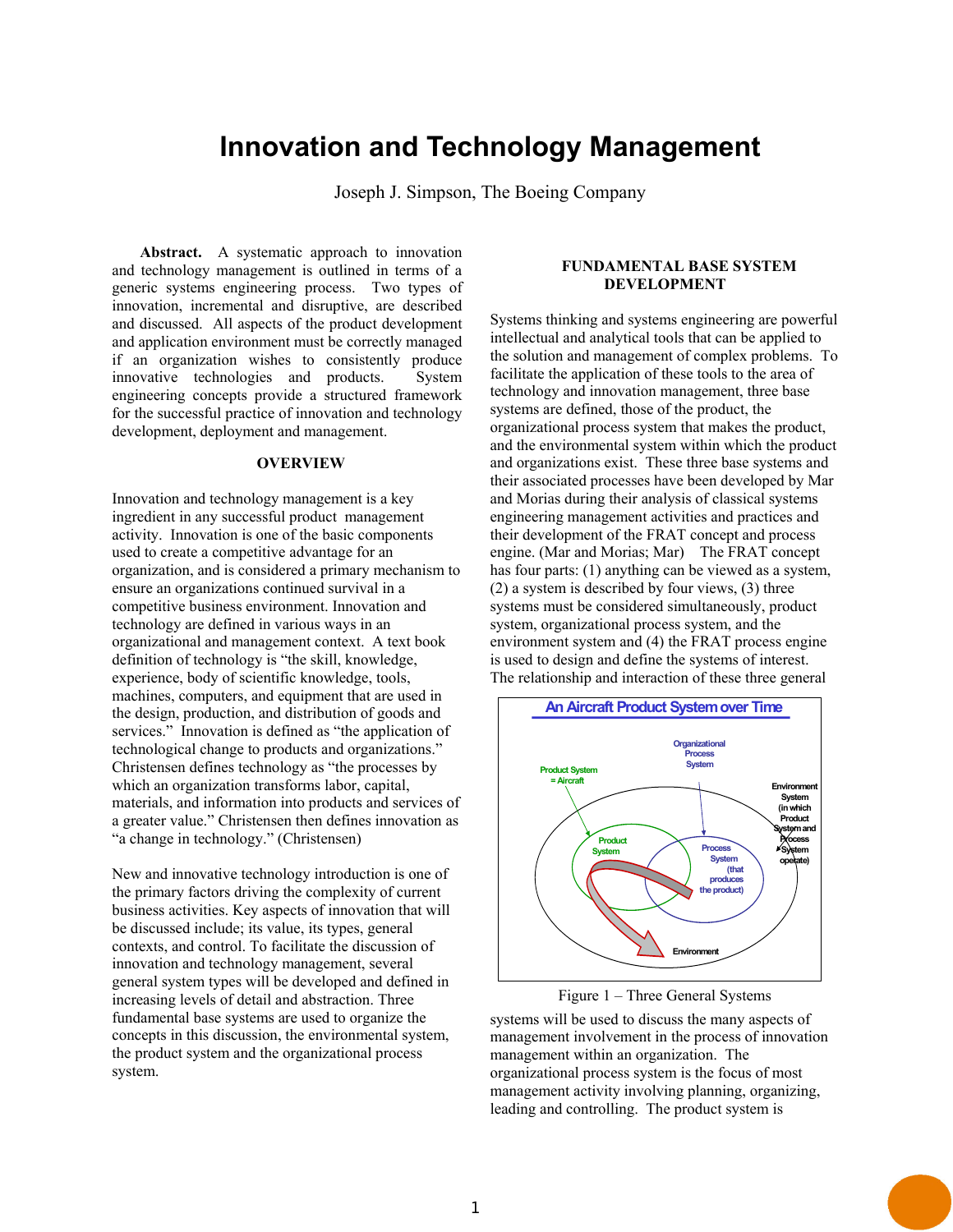designed, produced, and marketed by the organizational process system. Both of these systems exist in the general environmental system.

Using the FRAT model, each of these systems has a functional view, a requirements view, an architecture view and a test view. These four views provide a complete system description at any level of system abstraction. The functional view describes what the system must do. The requirements view describes how well the functions must be done. The architecture view details the mechanism that will perform the assigned function. The test view outlines the methods used to ensure that the selected architecture performs the assigned functions to the level stated by the requirements. In the context of these system models, organizational objectives are achieved by controlling the interfaces and interactions among the base systems and their subsystems.

#### **ORGANIZATIONAL PROCESS SYSTEM INNOVATION MANAGEMENT**

The organizational process system is composed of the four views outlined above, functions, requirements, architecture and test views. The functional view of the organizational process system details what the organizational system must do - its goals and objectives. The requirement view of the organizational process system states how well the functions, goals and objectives must be completed or satisfied. The architectural view details the organizational architecture that will be used to meet the goals and objectives. The test view outlines the techniques, metrics and methods that will be used to determine whether or not the selected architecture is meeting the stated



Figure 2 – FRAT System Views

organizational goals and objectives at the prescribed level. In most cases the test metrics for an organization are stock price, profit margin, and economic profit.

One of the basic management functions is forming an organizational hierarchy that will meet the goals and objectives at each level of organizational

decomposition. From a practical point of view an organizational system is usually designed by function. Functional organizational types are used to group similar activities into their own lower level departments and groups. An organizations research and development department is an example of this type of functional alignment. Marketing, accounting, and manufacturing are further examples of organizational functions. The FRAT process engine, shown in Figure 3, is a generic process that can be used to define the functional departments in an organization, or define any system.



The research and development function of an organization is discussed in the book, "The Smart Organization" by Davis and Jim Matheson. Challenges associated with creating value using strategic research and development are organized around four basic areas. These four areas are decision quality, best practices, principles and process. Based on consulting work with large, international companies, the authors outline and present a set of activities and practices that can be used to consistently create value using strategic research and development. Focused almost entirely on the research and development function of an organization, the authors build a logical "macro-process" that includes decision value development and a logical decision making process designed to guide the company in making strategic research and development decisions.

The decision quality concept is designed around six fundamental areas:

- 1- Appropriate frame
- 2- Creative, doable alternatives
- 3- Meaningful, reliable information
- 4- Clear values and tradeoffs
- 5- Logically correct reasoning
- 6- Commitment to action.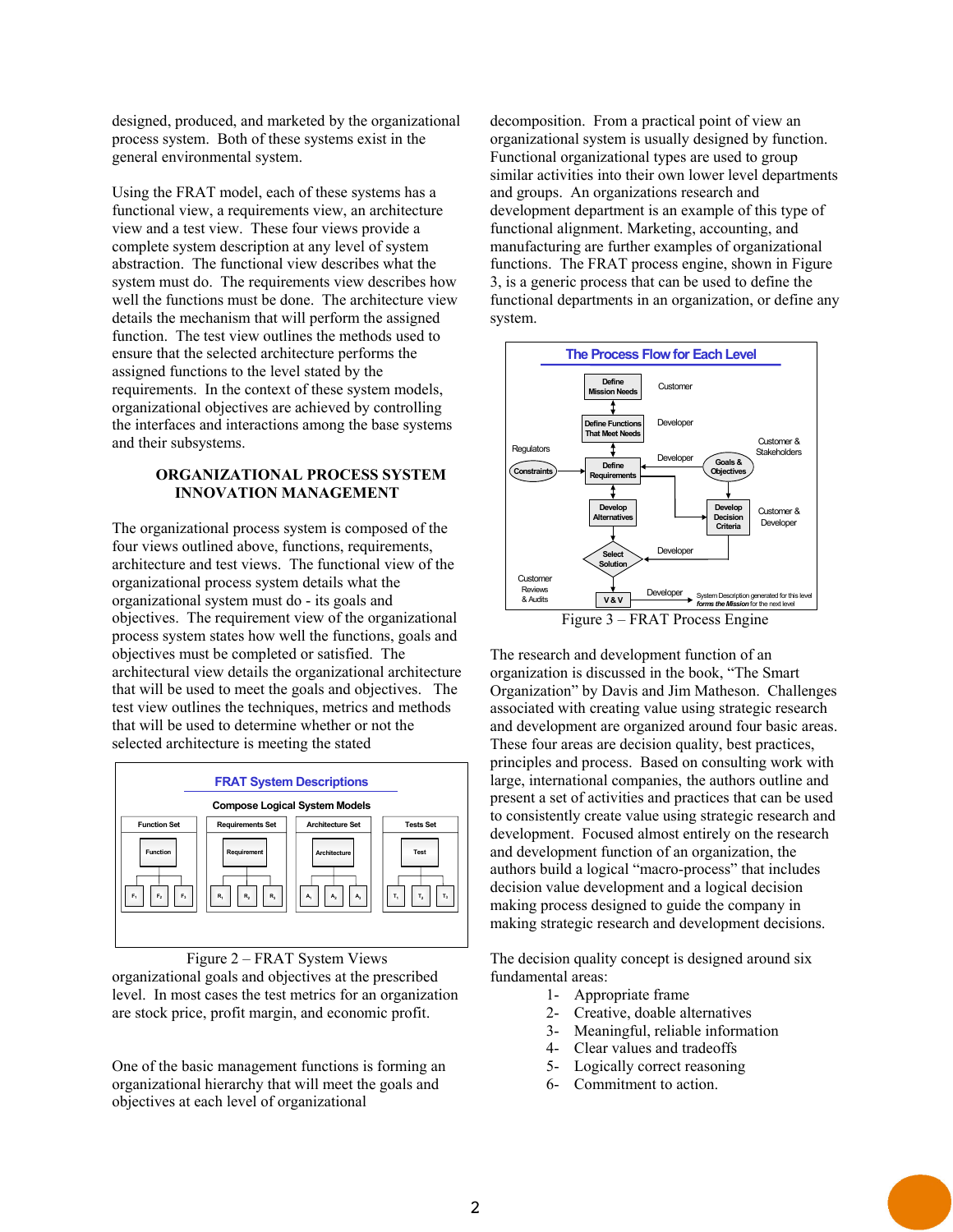Management uses each of these areas, working together with other steps in the process, to provide the basic components for high quality decisions. A spider diagram, a circle with "six legs", is used to record each aspect of the decision. The spider diagram shape then becomes a visual metric used to measure the quality of each decision.

Each fundamental area has the following general characteristics and typical values.

- 1- An **appropriate decision frame** is important for every decision. Each decision and action can be viewed from several different perspectives or frames, selecting the proper frame highlights aspects of and adds information to the decision context. The proper decision frame is required to normalize values and analysis during the decision making process. Each decision type needs to be framed differently, short term tactical decisions will be framed much differently than long term strategic decisions.
- 2- A robust set of **creative doable alternatives** adds value to a decision. It is a clear indication that the current problem has been analyzed and considered from a number of perspectives. Creating this set of alternatives exercises the creative problem solving capabilities of an organization and provides a wide range of responses for the decision makers. When a wide range of creative ideas are used employees are encouraged to continue the creative process.
- 3- High quality decisions can only be made with **meaningful, reliable information**. The following several factors are important to consider when analyzing decision information; relevance to current situation, methods used to quantify uncertainty, lack of ambiguity and sources of uncertainty. When decision-making information is packaged and processed using these criteria, the resulting decision quality should be high.
- 4- A **clear set of values and tradeoffs** provides the operational basis for high quality decision making. The set of values that will be used in the decision making process must be well understood by all of the decision makers involved in the decision process. These values must be able to be normalized to one basic metric, like Net Present Value. After the alternatives have been ranked according to the selected value metrics, tradeoffs are

used to evaluate areas of risk and time frames associated with the decision.

- 5- **Logically correct reasoning** assures an outcome based on facts and logical reasoning. Once the proper decision frame is set, and a robust set of alternatives have been developed - including values and tradeoff metrics, the other components of a high quality decision process are used in a well reasoned manner that generates an outcome based on facts and logical reasoning.
- 6- The final aspect of decision quality, **commitment to action**, is required to complete the decision process by assuring that the decision is implemented. The complete decision process is devalued if the decision is not implemented. In fact it represents wasted resources. If the decisions are never implemented it becomes difficult to engage people in the hard work necessary to make high quality decisions.



Figure 4 – Spider Diagram Once the concepts of high quality decision making are understood and communicated through out the organization, these concepts should be instituted as organizational best practices and operational principles. In their research in strategic research and development decision making, Matheson and Matheson developed nine principles for research and development decision making. (Matheson and Matheson) These nine organizational principles are:

- 1- **Maintain a value creation culture**. Everyone in the organization understands that the primary focus of the group is creating value.
- 2- **Develop decision alternatives**. Multiple alternatives must be developed and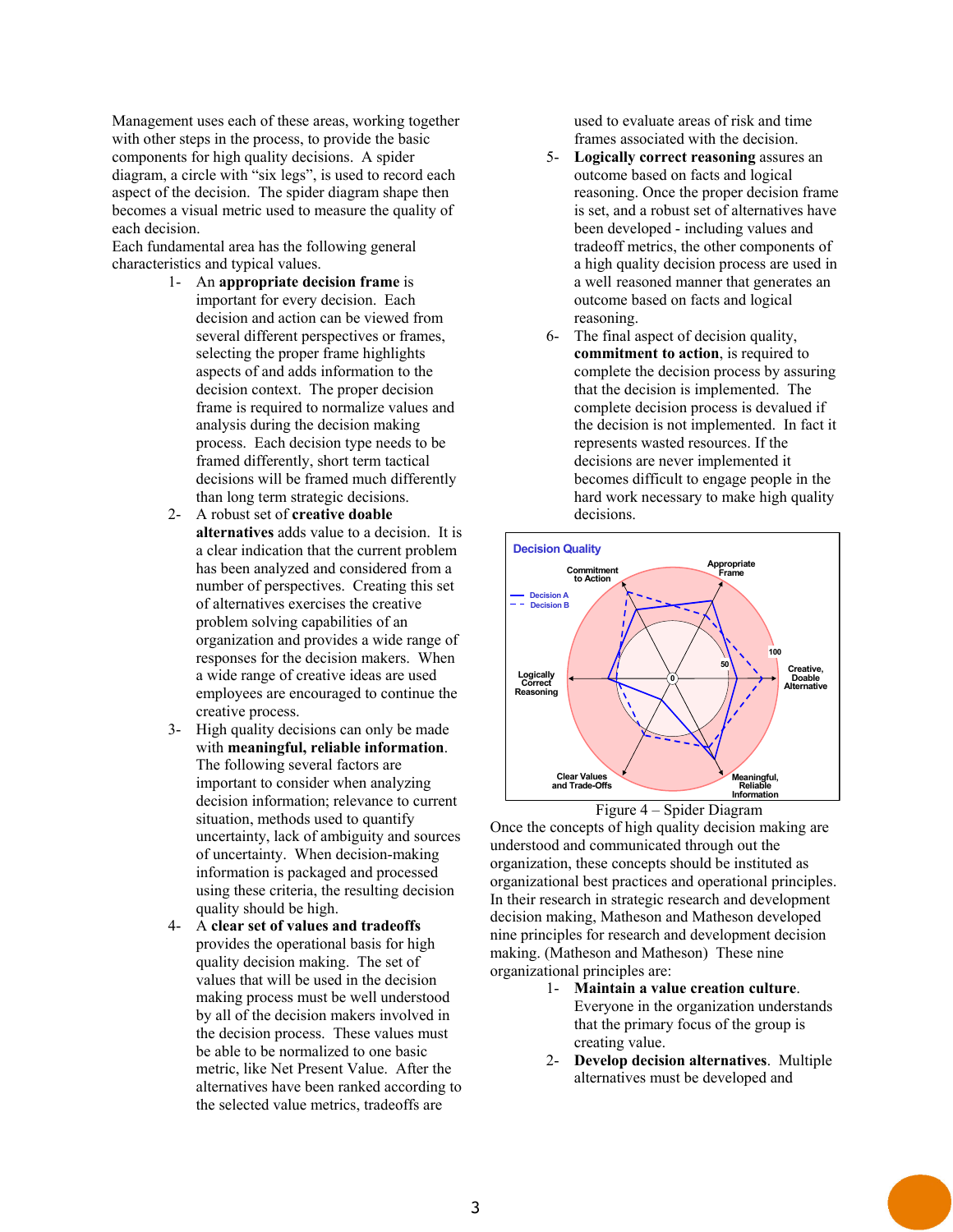analyzed to provide a range of decision choices.

- 3- **Commitment to continual learning**. Everything changes, value must be created in full recognition and understanding of this continual change process.
- 4- **Embrace uncertainty**. The organization must know how to quantify and deal with uncertainty in their processes and products.
- 5- **Maintain an outside-in perspective**. Strategic long-term value creation must take the external environment into consideration as it relates to the specific area of the current decision.
- 6- **Use systems thinking**. Development of strategic value by creating products and services impacts many areas. Systems thinking is used to analyze and understand the long term impacts of the strategic decision.
- 7- **Ensure open information flow**. Open information flow is required to focus all of the organizational resources on the decision at hand.
- 8- **Achieve alignment and empowerment**. An organization must provide mechanisms that allow wide participation in the decision making process with people empowered to take the actions required to create value in the current situation.
- 9- **Institute disciplined decision-making**. An organization must have a process by which they systematically produce high quality decisions. This process must be continuously improved to create a habit of high quality decisions.

Once an organization has instituted these nine principles it will allow them to successfully implement and maintain the best practices required for high quality decision making. While most of their work is focused on the organizational process of decision-making and value creation, the activities do include decisions that affect the product system. The product system is the product the organization exchanges with the external environment to create value for both the organization and their customers.

## **PRODUCT SYSTEM INNOVATION MANAGEMENT**

While the Mathesons focused their discussion on the organizational system *elements of decision making* with regard to innovation and technology management, Christensen focused his research on the *elements directly associated with product system* innovation and technology management. (Christensen) In "The Innovator's Dilemma" Christensen discusses his research in the companies involved in the computer disk drive industry, the steel milling and production industry and the mechanical excavator industry. Christensen outlines the specific types of new technology that were incorporated into products and the associated values and decisions that companies used when evaluating these new technologies. Two general types of product system innovation technologies are detailed, sustaining technologies and disruptive technologies. Sustaining technologies are technologies that are successfully incorporated into existing product applications by the current industry leading companies. Disruptive technologies are technologies that are not incorporated by the current industry leading companies. These technologies were identified as the primary factor driving the failure of many well-managed technology companies. Outstanding companies that

- 1 Did everything right,
- $2 -$  Used the techniques detailed by the Mathesons,
- 3- Placed large investments in strategic research and development,
- 4- Listened to their customers, and
- 5- Were in tune with the current market competition

still lost market leadership when they encountered disruptive technology and market changes.

Market-leading industrial companies exist in an environmental system that includes their customers and their suppliers. The suppliers and customers are organized into supply networks and value networks. Value networks are introduced here to reinforce the idea that many companies and supply chains are designed to reflect the product system architecture. In this way the current product system architecture reflects not only the architecture that provides value to the customer, but also gains organizational political power and market economic value. The primary focus of private companies is creating an increasing volume of profit from its product stream. This focus creates an underlying bias for large profit and market growth increases in almost all business decisions. For example, in the aircraft industry, it is more efficient to have a family of aircraft that all share similar hardware parts and all have similar cockpit functions. If an aircraft company has existing aircraft designs, customers, facilities, and factories that produce aircraft that do not have these common characteristics, it is very costly to redesign the product line to gain efficiency from product commonality. If another aircraft company has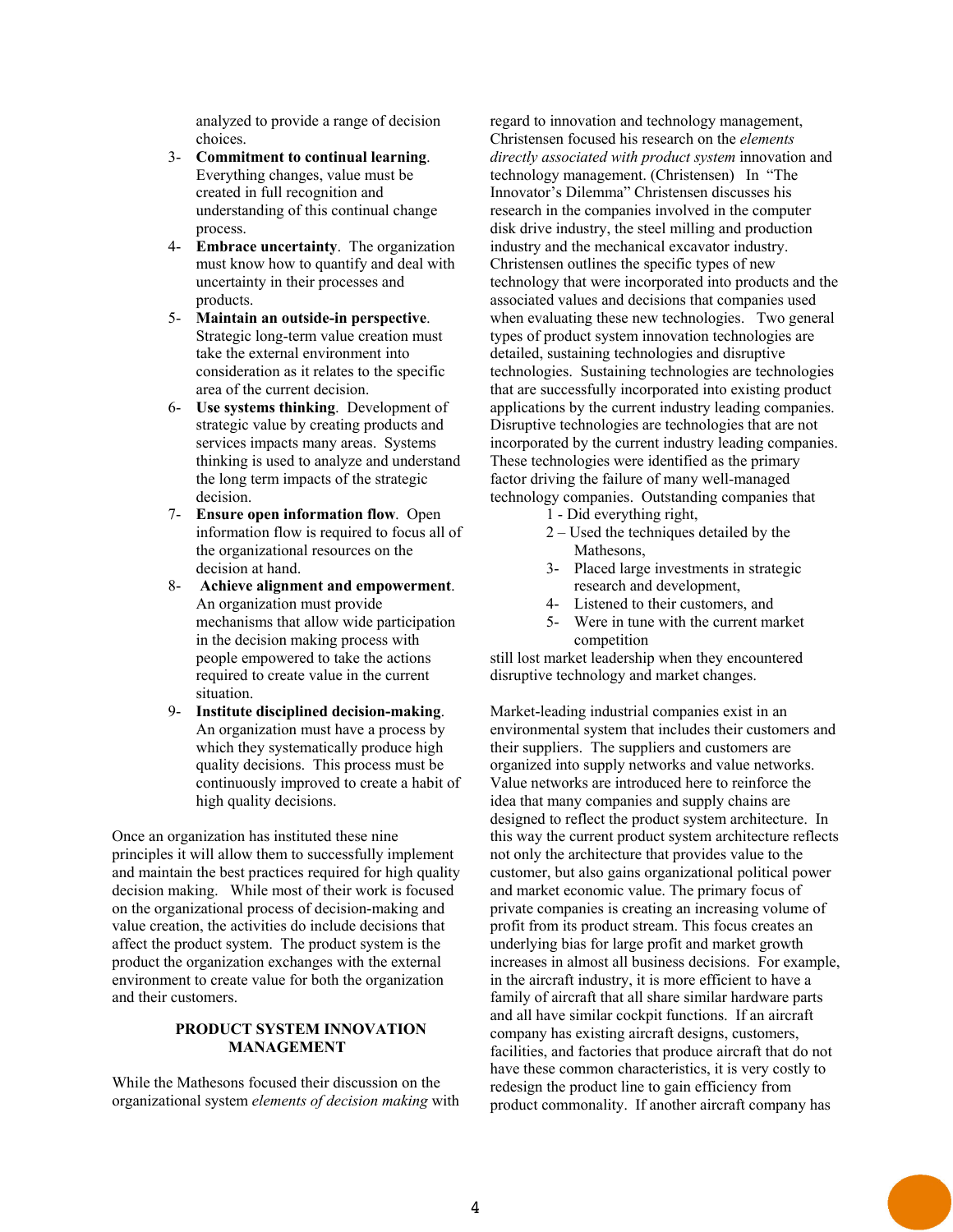designed all of its aircraft and production facilities to incorporate common functional characteristics then this aircraft company may be able to provide greater long term value to their customers than other aircraft companies.

The dynamics of disruptive technologies are examined by reviewing the history of the mechanical excavator industry. The mechanical excavator industry has gone through three major technology revolutions. Two were in the sustaining technology category and the other was a disruptive technology. The two sustaining technologies were sources of power for the equipment: (1) gasoline powered engines instead of steam and (2) diesel engines and electric motors instead of gasoline motors. In both of these technology innovation cases the leading equipment companies were the leaders in developing and deploying these technologies. The third technology, hydraulic actuated shovels, was a disruptive technology. Only four of the companies that provided equipment prior to the introduction of hydraulics were still in business when the hydraulic technology had taken over all of the established excavation equipment business.

Key characteristics of the hydraulic disruptive technology introduction were also found in the computer disk drive business. The key characteristics are a combination of factors including company market share, expected profit margin, technology maturity, technology customers, and technology application. When hydraulic excavators were first introduced, their capacity and productivity was not as good as the existing cable operated excavating machines. As a result, the major excavation contractors did not want this type of machine, and the established equipment manufactures did not build this type of equipment. The first market for hydraulic excavators were small contractors. New small companies were started to provide this type of excavation equipment to this market segment. The first hydraulic excavators had limited reach, power and bucket capacity. However, once companies were able to make a profit selling these limited function excavators to a new market segment, they turned their attention to increasing the function of the hydraulic excavator enough to take a small market segment away from the established cable-operated excavator equipment production companies. This is a key aspect of a disruptive technology. The technology first starts with a new set of customers using the technology or products that incorporate the new technology. Once this market segment is established and profitable with the new customers, the disruptive technology companies focus on taking more and more market share from the established technology providers. They do this by incrementally increasing the usefulness

and value of the products that incorporate the disruptive technology. Each time this happens the new entrants into the market get stronger and make more profit at the expense of the established companies. The established companies do not usually introduce the disruptive technology because that is not the type of technology and capability being used by their customers. As the disruptive technology develops, more of the market share is taken by the disruptive technology and it becomes more expensive for an established firm to retool to introduce the disruptive technology in their products and services.

Company-size and market-size are other key factors in the success of disruptive technologies. The profit generated by the market when it is first addressed by a disruptive technology is not enough to motivate an established company with a large organization and an aggressive profit improvement plan to enter the new disruptive technology market. These market segments are left for smaller companies to develop. The steel industry and the introduction of a disruptive technology that allowed "mimi-steel mills" to compete in the market place and eventually take significant market share from established large steel mills is also covered by Christensen.

In the computer disk drive industry many examples of disruptive technology introduction can be found. Most cases of disruptive technology in computer disk drive area are centered around the factors of disk size and storage capacity. True to the disruptive technology pattern, each of these disruptive technologies provided less capability than that demanded by the current established, dominant market segment. However, small new market segments were found that supported the introduction and profitable development of these disruptive technologies. In every case these new technologies displaced the established storage hardware. Christensen points out that in many if not all cases the technology was available to and produced by the market leading firms. However, the market leading firms did not have management values, supply chain, value chain and customers that could make the disruptive technology profitable. This fact highlights the necessity of matching the disruptive technology with an organization of the proper size and motivation to make it successful under the initial market conditions. This fact suggests a strong tie between the product system design and the organizational process system design. This connection must be used to balance the organization and product systems to achieve success in the disruptive technology area.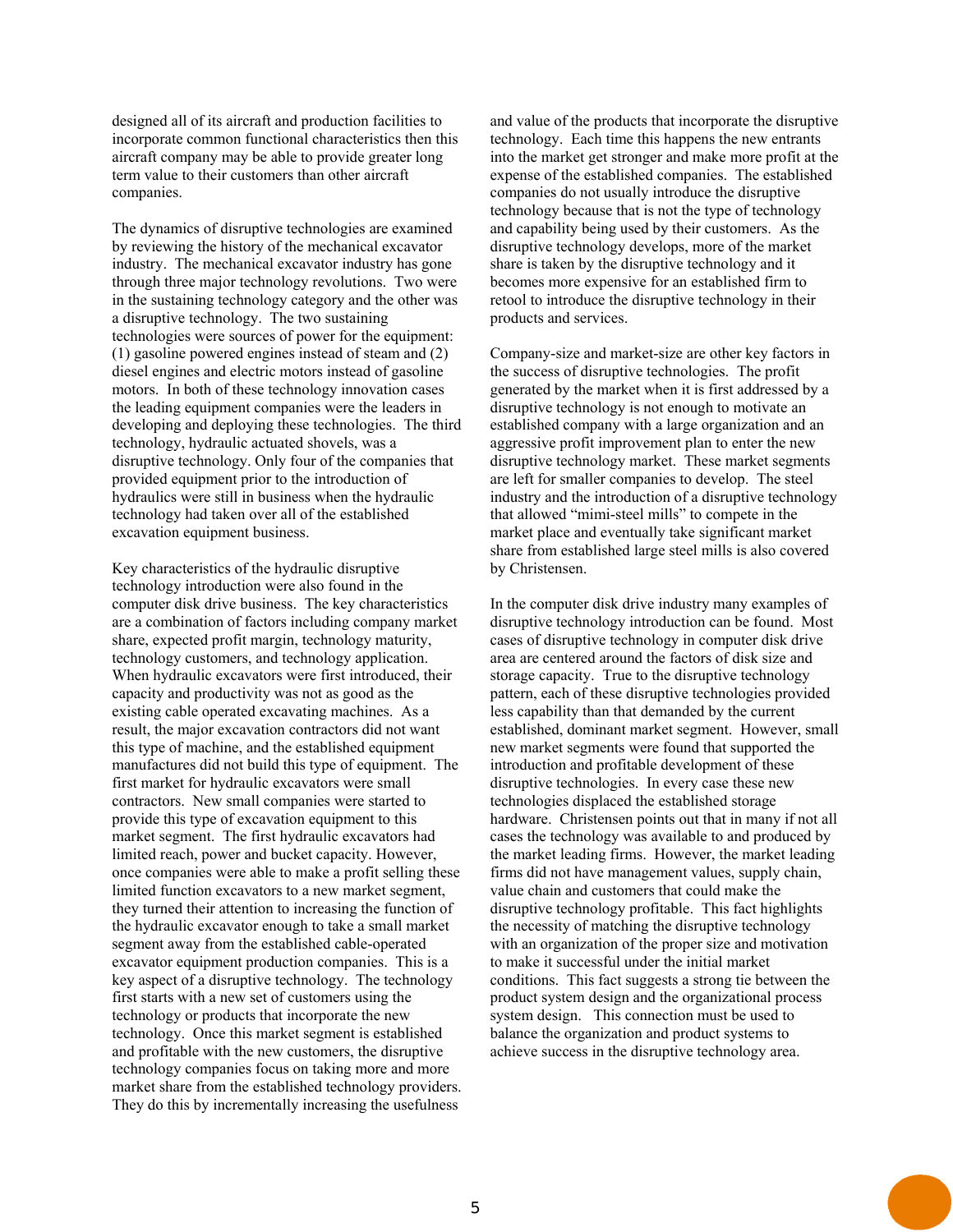## **ENVIRONMENT SYSTEM INNOVATION MANAGEMENT**

The established technology markets and the potential markets for disruptive technologies exist in the general environment system. Sustaining technology innovation is based on market research, market development and market forecasting activities performed by the marketing function in the organizational process system. However, the markets for disruptive technologies are unknown and unknowable at the time of the technology development. Therefore, managers involved with the development, production and marketing of disruptive technology products must fully engage the external environment seeking out new markets and applications for the disruptive technology.

Christensen details market examples in the motorcycle, disk drive and microprocessor industries that illustrate the difference between sustaining technology marketing and disruptive technology marketing. Disruptive technology's initial characteristics of poor performance in the established market and no well-defined initial market present a unique marketing problem. In its initial stages, managers must distribute the technology and observe how it is used. This is an initial learning process not only for the organizational system but also for the market segment in the environmental system. Working and learning together, managers and customers define the initial emerging market for the disruptive technology.

### **NEW TECHNOLOGY DEVELOPMENT AND INNOVATION MANAGEMENT**

Innovative technologies can be developed and applied in many areas - in the organizational process system, in the product system and in the environment system. However, most companies focus on developing innovative technologies for direct incorporation into their current or future products. The role of new technology development in new product development was researched and reported by Sampathkumar, Clausing, Schultz and Fricke. (Sampathkumar, Clausing, Schultz and Fricke) In this analysis of technology innovation, the development of the product system and the development of new technology are clearly separated and discussed. A new product can be developed by taking an existing product and using the product in a new application or a new product can be developed by taking an existing product and incorporating new technology into the product that is still used in the same type of applications. This discussion is framed by assuming there are three independent, concurrent

incremental development activities taking place. These three concurrent activities are: (1)incremental development of new technology, (2) incremental development of technology applications and lastly (3) incremental development of product systems.



Figure  $5$  – Innovation Flow

Fundamentally new or radical technology innovation is required as an input to the technology application incremental development process. This introduction of innovative technology can either be used to continue the incremental development of the technology application activity, or to spawn a fundamentally new, or radical, application innovation (which is then used as an input into the product development process). This radical technology application innovation can then be used to continue the incremental product development process. However, if the radical technology application suggests a fundamentally new or radical product development process, a highly integrated technology application and product development process is required to successfully develop this radically new product.

To assist in determining when this special type of product development mode is required, Sampathkumar developed a set on measures for "newness." "Newness" measures were developed for both new technology and new technology application areas. The metrics used to distinguish technology "newness" are:

- 1- Functional structure and logic. This metric addresses how much the new technologies functional structure and logic depart from known technologies.
- 2- Physics used to implement the function(s). This metric measures the difference in the physics used to implement the new technology and the physics used to implement known technologies.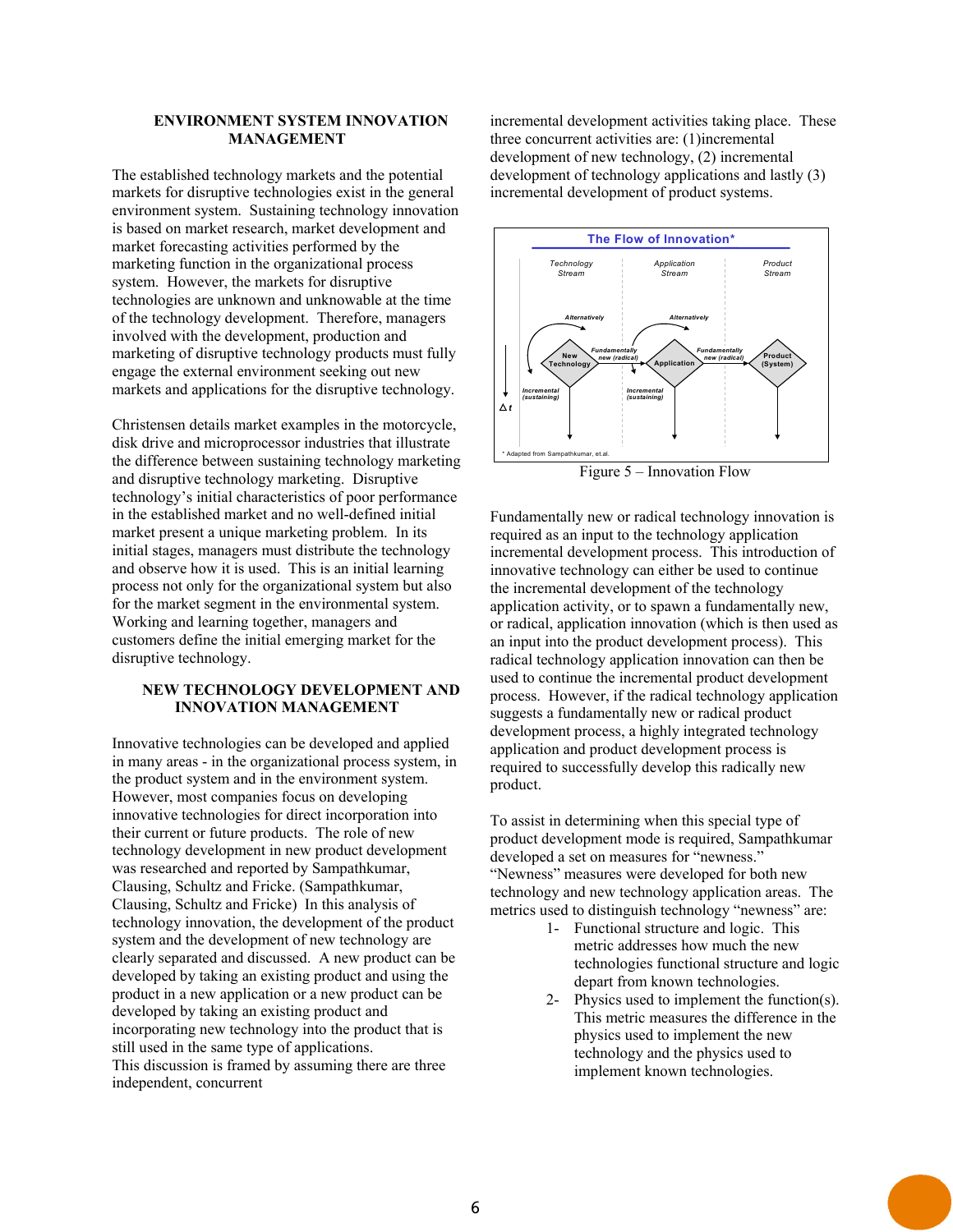If the technologies functional structure and the physics used to implement the new structure are different from known technologies then the technology is determined to be radically new. The value of the specific technology "newness" metric is determined by the technology managers developing the new technology. Another set of "newness" metrics was developed for the technology application area. The metrics values are determined by the application "end-users." The application metrics are:

- 1- Unanticipated benefits. This metric is a measure of the degree to which the application fills unanticipated, unknown, and/or unmet technology needs.
- 2- Required amount of learning or operational change. This metric measures the amount of learning or operational change required to use the new technology application.

If the unanticipated benefits and required amount of learning for the technology applications are different than similar technology applications, the end users will consider this a radically new technology application. These user metrics are matched with a "primary main" function (PMF) performance" metric that is used by the technical managers to evaluate the new technology applications impact. The metric is a measure of how different this technologies PMF is from similar technology applications. If both the technology used to perform the PMF and the performance of the PMF is different, then this is deemed a radically new technology application.

# **A SYSTEMATIC VIEW OF INNOVATION AND TECHNOLOGY MANAGEMENT**

As outlined in this paper, innovation and technology management impacts almost every area in modern business practice. While the Mathesons focused on the communication and decision principles and processes needed for a successful research and development activity, Christensen focused of the aspects of product development that created disruptive technologies and gave some companies great advantages in certain technology areas. Sampathkumar defined metrics that can be used to determine if a technology is radical or just sustaining in its development and its impact on applications that use the technology.

It is clear that radical and disruptive technologies give substantive market advantage to the companies that develop, produce and successfully market products based on these types of technologies. However, to fully understand the forces that make disruptive technologies a powerful economic force, one has to have an

understanding of the product system, the organizational process system and the environment system that are associated with the new technology application. The FRAT system model was introduced and used to organize and present a framework for discussing the complex factors associated with technology and product innovation. To successfully deal with disruptive technologies organizations must not only analyze the technology but also the current technology application market and their current organizational structure and culture.

In many cases an organization must create a new group to manage and develop the new disruptive technology. Often the current organization that is involved in incremental technology and product development does not have the proper skills, culture and motivation to be successful with a radically new technology. From the literature reviewed for this paper, it is clear that there are few if any common standards for measuring the amount of innovation in any given technology or technology application. Standard metrics for this type of technology innovation measurement is required before data in this area can be collected and compared in any realistic fashion.

The FRAT system view provides a mechanism to establish and apply a common metric set and a common framework for discussing these types of technology innovation and management tasks and organizational interactions. The establishment and analysis of the three basic systems (product system, organizational system, and environment system) by the FRAT process engine assures that these interacting areas will be considered during the system of interest development. Further, working together, the FRAT concepts and process engine provide a structured, generic approach to the management of innovation and technology. As the generic process is applied to a specific area more structured and useful information is developed and used to continue the detailed systems design. The interaction of the three general systems is used as a guide to assure that all aspects of the problem are being addressed.

#### **REFERENCES**

Christensen, Clayton M., *The Innovators Dilemma.*  HarperCollins Publishers Inc., New York, 1997, 2000. Mar, Brian W. "Systems Engineering Basics" The *Journal of NCOSE, Volume I, Number I,* July-September 1994, pp 7-15 Mar, Brian W. and Morais, Bernard G., "FRAT  $-A$ Basic Framework for Systems Engineering" submitted for publication INCOSE 2002 Symposium. Matheson, David and Matheson, Jim, *The Smart Organization, creating value through strategic R&D.*